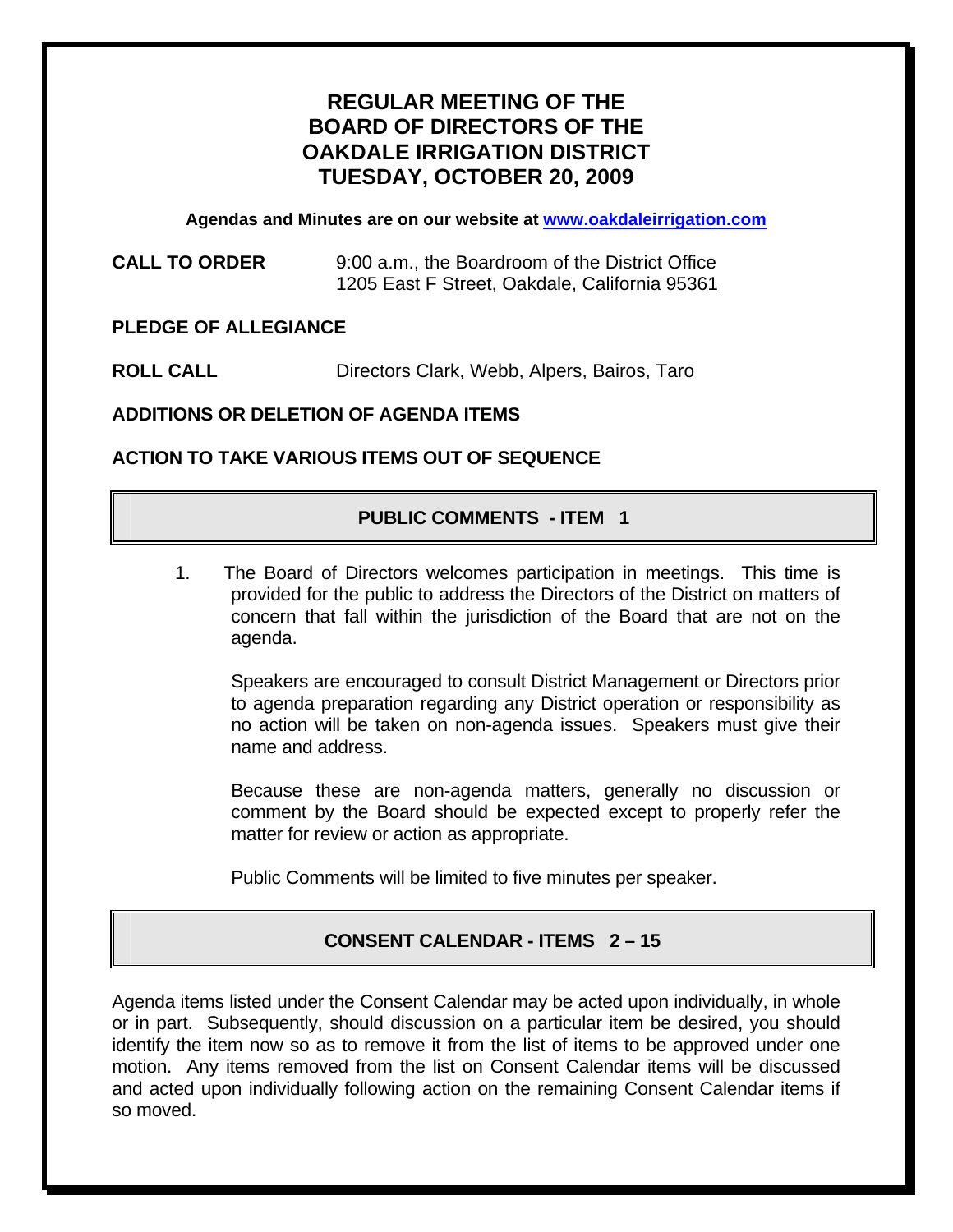- 2. Approve the Board of Directors' **Minutes of the Regular Meeting of October 6, 2009**
- 3. Approve **Oakdale Irrigation District Statement of Obligations**
- 4. Approve **Improvement District Statement of Obligations**
- 5. Approve the **Treasurer and Chief Financial Officer's Report for the month ending September 30, 2009**
- 6. Approve **Assignment of Capital Work Order Numbers**
- 7. Approve **Renewal of Vision Service Plan Insurance Coverage**
- 8. Approve **Renewal of Delta Dental Plan Insurance Coverage**
- 9. Approve **Request to Open a Credit Account with Lowe's Commercial Services**
- 10. Approve **Payment of Membership Dues to the Agricultural Water Management Council for 2010**
- 11. Approve **Work Release No. 005 to Professional Services Agreement 2009-PSA-015 to Giuliani and Kull for Construction Support Services for the 2009/2010 C & M Winter Projects**
- 12. Approve **Work Release No. 003 to Professional Services Agreement 2009- PSA-005 to Holdrege and Kull for Geotech and Testing Services / Capital Project Construction – Winter 2009/2010**
- 13. Approve **Work Release No. 001 to General Services Agreement 2090- GSA-031 to Northern Steel, Inc. for Rebar Supply, Bending, and Installation for the 2009/2010 C & M Winter Projects**
- 14. Approve **Abandonment of the Wright Pipeline (APNS: 063-010- 007/008/017/022 and 063/035/015)**
- 15. Approve **Quitclaim of Wright Pipeline Easements and Right of Way**

# **ACTION CALENDAR – ITEMS 16 - 18**

- 16. Review and take possible action to **Refund 2009's Irrigation Charges and Penalties to Sharon Palomino Located at 13047 Orange Blossom Road**
- 17. Review and take possible action to **Waive the Domestic Water Customer Deposit on Delinquent Payments**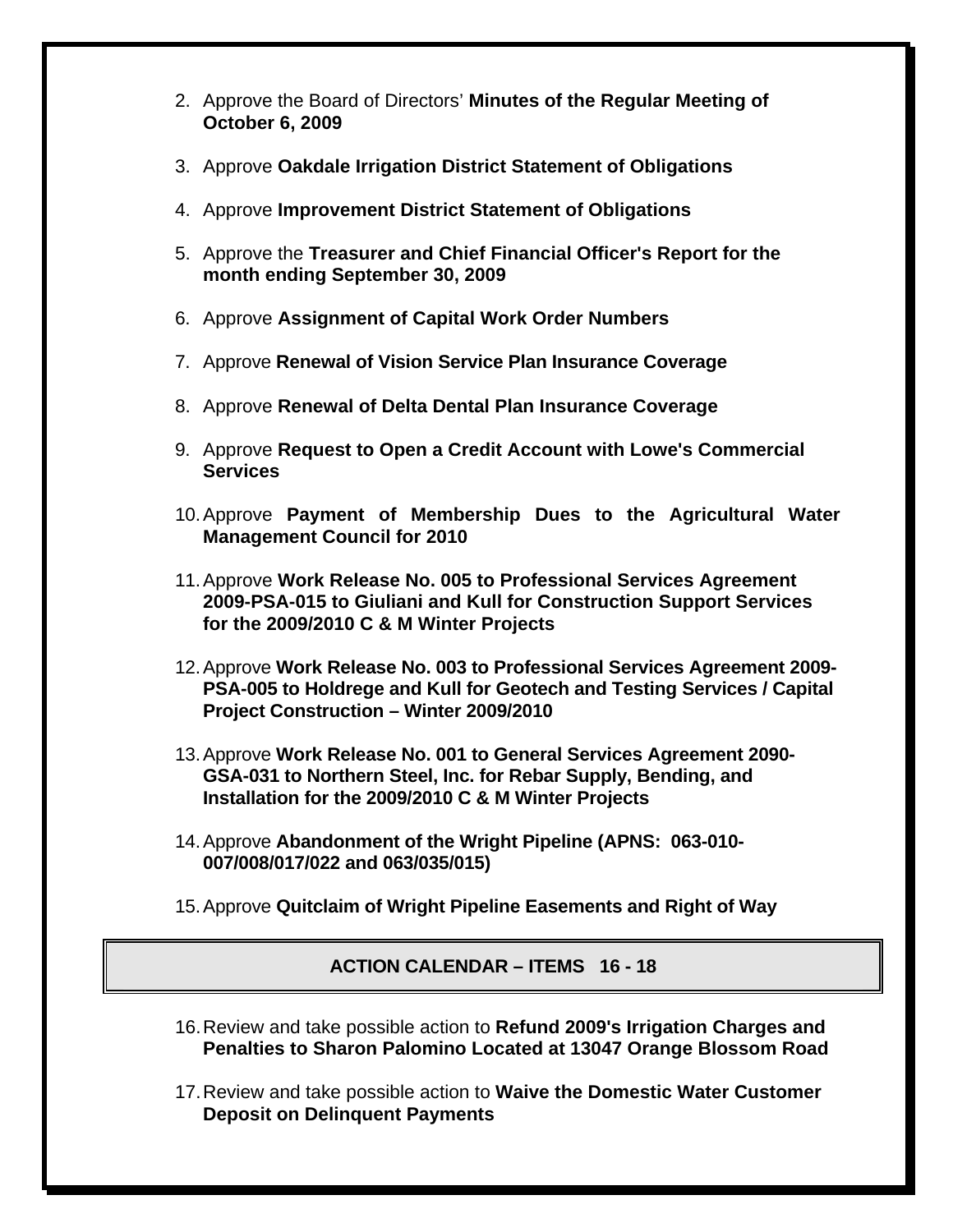18. Review and take possible action to **Award Bid to Lowest Qualified Bidder for the Paulsell#1 Deep Well Pump and Motor Replacement Project**

# **DISCUSSION - ITEM 19 - 20**

- 19. Discussion on Washington DC Trip and Meetings with Congressional Representatives
- 20. Discussion on Items Appearing on the Tri-Dam Board Agenda for Tuesday, October 20, 2009

#### **COMMUNICATIONS - ITEM 21**

- 21.**Oral Reports and Comments**
	- A. **General Manager's Report on Status of OID Activities**
	- B. **Committee Reports**
	- C. **Directors' Comments/Suggestions**

# **CLOSED SESSION - ITEM 22**

- 22. Closed Session to discuss the following:
- **A.** *Government Code §***54956.8** Conference with Real Property Negotiator **Negotiating Parties:** OID, SSJID, Stockton East Water District, Westside Irrigation Districts, City and County of San Francisco, Bureau of Reclamation **Property:<br>Agency Negotiators:** General Manager and Counsel<br>Price and Terms **Under Negotiations:**

#### **B.** *Government Code* **§54956.9** Existing Litigation

- (1) *Eakin v. OID*
- (2) *OID, et al. v. United States Department of Commerce, et al.*

### **OTHER ACTION – ITEM 24**

23. Adjournment:

A. The next Regular Board Meeting of the **Oakdale Irrigation District Board of Directors** is scheduled for **Tuesday, November 3, 2009 at 9:00 a.m.** in the board room at 1205 East F Street, Oakdale, CA.